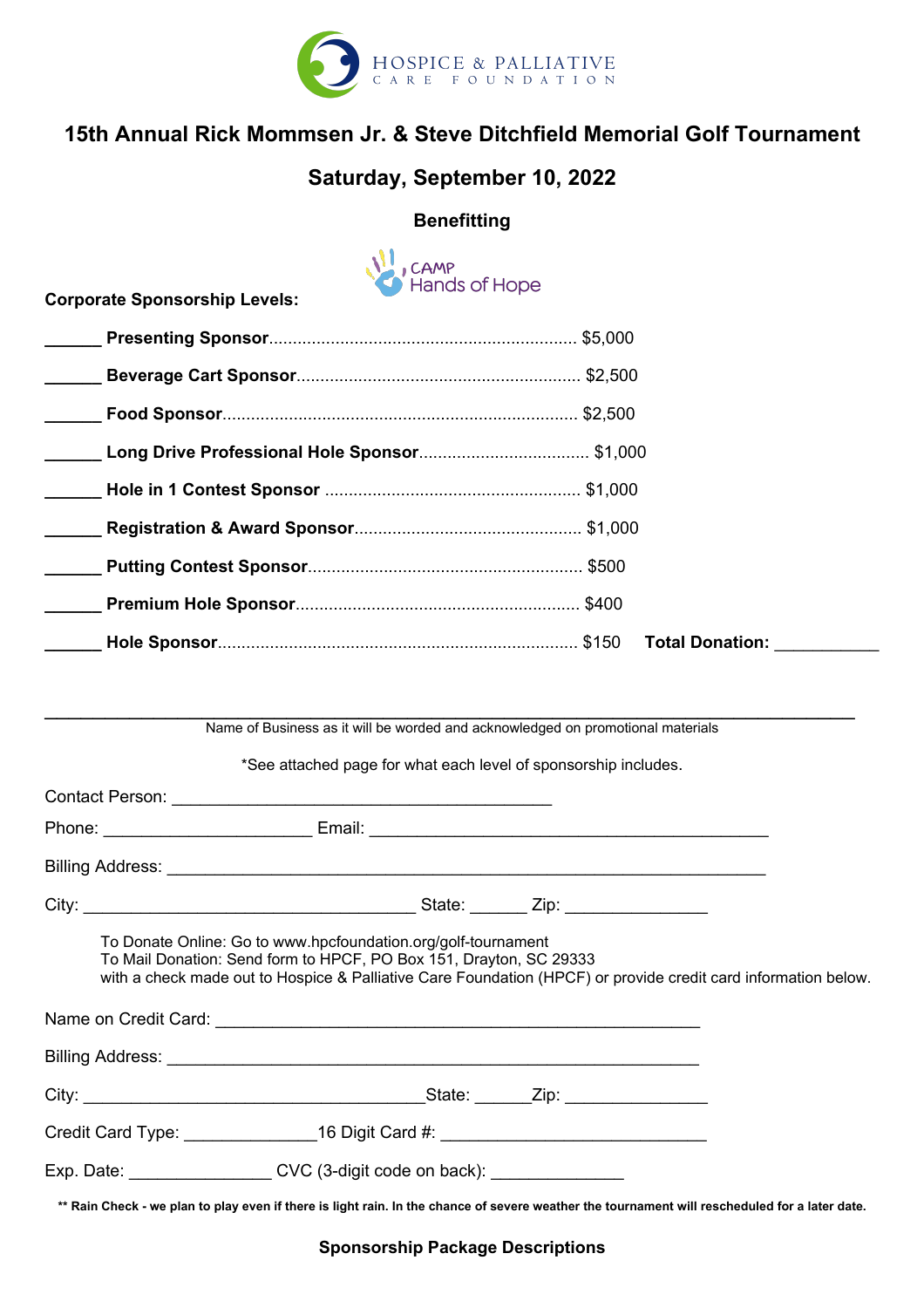#### Presenting Sponsor (1)

- Logo on all event promotions and on website events page
- Logo on virtual donor page on Foundation website
- Logo on Camp Hands of Hope T-shirts (given to all staff, volunteers, and families attending camp)
- Opportunity to place promotional items or information in golfer gift bags
- 5 social media posts on Foundation and Camp Social Media pages
- Opportunity to have a table at the event promoting products or services

#### Beverage Cart Sponsor (2)

- Logo on virtual donor page on Foundation website
- Logo on sign on the beverage cart and logo on the drink tickets
- Logo on Camp Hands of Hope T-shirts (given to all staff, volunteers, and families attending camp)
- Opportunity to place promotional items or information in golfer gift bags
- 3 social media posts on Foundation and Camp Social Media pages
- Opportunity to have a table at the event promoting products or services

#### Food Sponsor (2)

- Logo on virtual donor page on Foundation website
- Logo on sign located at breakfast and lunch buffet tables
- Logo on Camp Hands of Hope T-shirts (given to all staff, volunteers, and families attending camp)
- Opportunity to place promotional items or information in golfer gift bags
- · 3 social media posts on Foundation and Camp Social Media pages
- Opportunity to have a table at the event promoting products or services

#### Long Drive Professional Hole Sponsor (1)

- Logo on virtual donor page on Foundation website
- Logo placed on hole with Jeff Crittenden
	- o Jeff is the 2017 and 2019 World Long Drive Champion.
- Logo on Camp Hands of Hope T-shirts (given to all staff, volunteers, and families attending camp)
- Opportunity to place promotional items or information in golfer gift bags
- · 1 social media post on Foundation and Camp Social Media pages
- Opportunity to have a table at the event promoting products or services

#### Hole in 1 Contest Sponsor (3)

- Logo on virtual donor page on Foundation website
- Logo on sign placed on hole with contest
- Logo on Camp Hands of Hope T-shirts (given to all staff, volunteers, and families attending camp)
- Opportunity to place promotional items or information in golfer gift bags
- · 1 social media post on Foundation and Camp Social Media pages
- Opportunity to have a table at the event promoting products or services

#### Registration and Award Sponsor (2)

- Logo on virtual donor page on Foundation website
- Logo on sign located at registration and award table
- Logo on Camp Hands of Hope T-shirts (given to all staff, volunteers, and families attending camp)
- Opportunity to place promotional items or information in golfer gift bags
- · 1 social media posts on Foundation and Camp Social Media pages
- Opportunity to have a table at the event promoting products or services

#### Putting Contest Sponsor (1)

- Logo on virtual donor page on Foundation website
- Logo on sign placed at putting contest
- Logo on Camp Hands of Hope T-shirts (given to all staff, volunteers, and families attending camp)
- 1 social media posts on Foundation and Camp Social Media pages

#### Premium Hole Sponsor (4)

- Logo on virtual donor page on Foundation website
- Logo on sign placed at tee on 2 holes
- Logo on Camp Hands of Hope T-shirts (given to all staff, volunteers, and families attending camp)